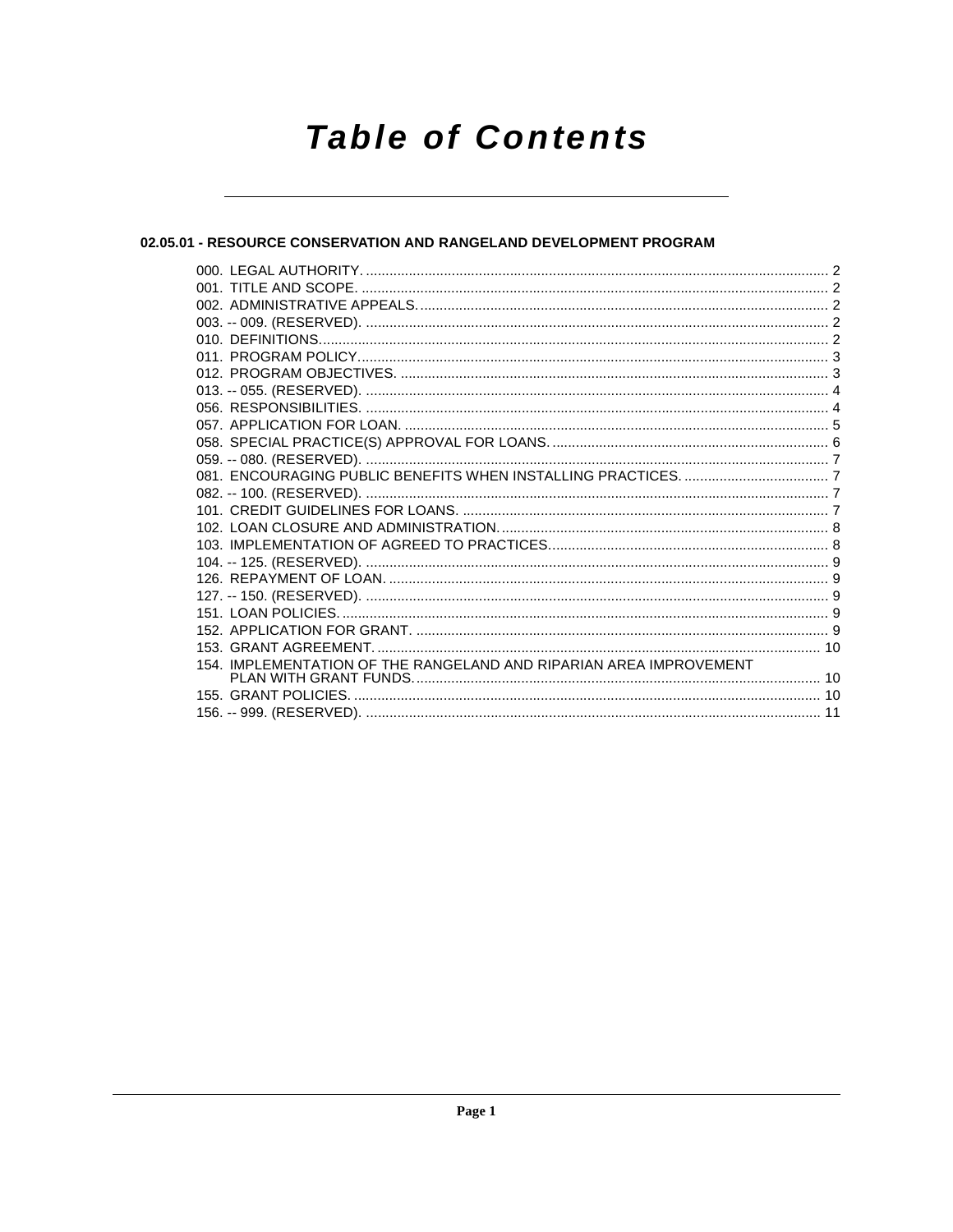#### **IDAPA 02 TITLE 05 CHAPTER 01**

#### **THE IDAHO SOIL CONSERVATION COMMISSION**

#### <span id="page-1-0"></span>**02.05.01 - RESOURCE CONSERVATION AND RANGELAND DEVELOPMENT PROGRAM**

#### <span id="page-1-1"></span>**000. LEGAL AUTHORITY.**

The Idaho Soil Conservation Commission, pursuant to the authority granted in Section 22-2729, Idaho Code, has been granted the authority to adopt the following rules for the administration of a Resource Conservation and Rangeland Development Program (RCRDP) in Idaho. (4-1-94)

#### <span id="page-1-2"></span>**001. TITLE AND SCOPE.**

**01. Title**. These rules shall be known and cited as Rules of the Idaho Soil Conservation Commission,  $02.05.01$ . "Resource Conservation and Rangeland Development Program". (4-1-94) IDAPA 02.05.01, "Resource Conservation and Rangeland Development Program".

**02. Scope**. The provisions of these rules set forth procedures and requirements for establishing, implementing, and administering a state loan and grant program for resource conservation and rangeland development. (4-1-94)

#### <span id="page-1-3"></span>**002. ADMINISTRATIVE APPEALS.**

Reconsideration of loan disapproval or any matter affecting the amount of loan funds shall be done in accordance with RCRDP Rule Subsection 056.02.d. with RCRDP Rule Subsection  $056.02$ .d.

#### <span id="page-1-4"></span>**003. -- 009. (RESERVED).**

#### <span id="page-1-12"></span><span id="page-1-5"></span>**010. DEFINITIONS.**

For the purpose of these rules, unless the context indicates otherwise, the term: (9-9-86)

<span id="page-1-6"></span>**01. Account**. The account established pursuant to Section 22-2730, Idaho Code, as amended, which contains the receipts allocated in Section 14-413 (3) (a), Idaho Code, and all monies appropriated to it by the legislature or made available from federal, private, or other sources.  $(4-1-94)$ legislature or made available from federal, private, or other sources.

**02. Applicant**. Any individual, partnership, association, trust, estate, private corporation, or any other private legal entity which is recognized by law as the subject of rights and duties who files an application with the appropriate Soil Conservation District for a loan or a grant under the provisions of the act. (4-1-94) appropriate Soil Conservation District for a loan or a grant under the provisions of the act.

<span id="page-1-8"></span><span id="page-1-7"></span>**03.** Application. The loan or grant request document submitted to a Soil Conservation District. (4-1-94)

<span id="page-1-9"></span>**04. Board, SCD Board, Or District Board**. The elected supervisors of a Soil Conservation District.  $(9-9-86)$ 

Code. (9-9-86)

<span id="page-1-11"></span><span id="page-1-10"></span>**06. Contractee**. The applicant when the loan has been closed and recorded. (9-9-86)

**05. Commission**. The Idaho Soil Conservation Commission as defined in Section 22-2718, Idaho (9-9-86)

**07.** Coordinated Resource Planning Process. A process that considers all the resources and resource thin a geographical area and encourages active involvement and input from all interested parties. (9-9-86) users within a geographical area and encourages active involvement and input from all interested parties.

<span id="page-1-13"></span>**08. District**. A Soil Conservation District (SCD) as defined in Section 22-2717, Idaho Code. (9-9-86)

<span id="page-1-14"></span>**09. Eligible Land**. Private, state, county, or federal lands. (9-9-86)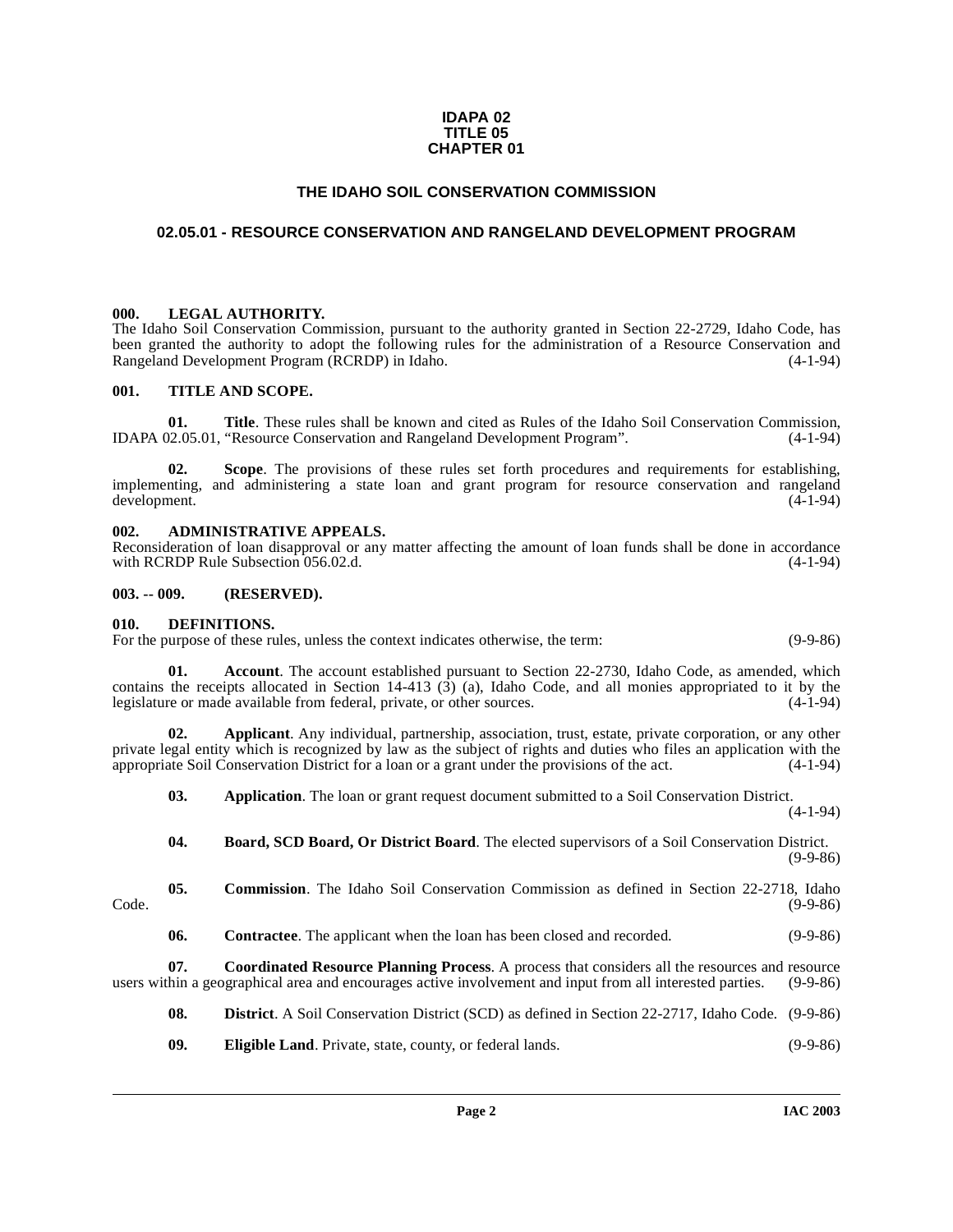**10.** Field Office. The principal headquarters of the District; it is usually co-located with the local Soil ation Service (SCS) office. Conservation Service (SCS) office.

<span id="page-2-4"></span>**11. 11.** Field Office Technical Guide. The primary technical reference used by Soil Conservation (4-1-94) Districts. (4-1-94)

<span id="page-2-7"></span>**12. Practice Or Eligible Practice For Grants**. A practice that is proven or shows potential, when installed and maintained, for improving rangeland and riparian areas. (4-1-94) properly installed and maintained, for improving rangeland and riparian areas.

<span id="page-2-8"></span>**13. Practice Or Eligible Practice For Loans**. A practice listed in the local field office technical guide that has been adopted by the local SCD.  $(4-1-94)$ 

**14. Practice Life**. The number of years, with proper maintenance and operation, that a practice is expected to last, as shown in the field office technical guide adopted by the local SCD. (4-1-94)

<span id="page-2-6"></span>**15. Program Year**. The state fiscal year. (9-9-86)

<span id="page-2-11"></span>**16. Project**. One (1) or more practices to be installed with RCRDP loan or grant funds. (4-1-94)

<span id="page-2-14"></span><span id="page-2-13"></span>**17. Rangeland**. Land used primarily for the grazing of domestic livestock and wildlife. (9-9-86)

**18. Rangeland And Riparian Area Improvement Plan For Grants**. A plan developed by the applicant and approved by the SCD board, designed to examine the adequacy, or adaptability of practices and systems for improving rangeland and riparian areas and to introduce potential practices and systems into areas where they are not now being accepted as a solution for improving rangeland and riparian areas. (4-1-94)

<span id="page-2-16"></span><span id="page-2-15"></span><span id="page-2-12"></span>**19. RCRDP.** The Idaho Resource Conservation and Rangeland Development Program. (9-9-86)

**20. Resource Conservation Plan For Loans**. A plan for loans, developed by the applicant and approved by the SCD, that identifies the resource problems and needed conservation improvements, together with engineering and economic feasibility data and estimated costs. (4-1-94) engineering and economic feasibility data and estimated costs.

**21. Riparian Areas**. Riparian areas are sites directly influenced by free water. They have visible vegetation or physical characteristics that reflect free water influence. Lake shores and streambanks are typical riparian areas. Excluded are sites such as ephemeral streams or washes that do not exhibit the presence of vegetation dependent upon free water in the soil. (4-1-94)

<span id="page-2-17"></span>**22. Special Practice**. A practice (not listed in the local field office technical guide) that includes a proven, modern technique that is necessary to solve a resource problem and meet program objectives as determined<br>by the local SCD. (9-9-86) by the local SCD.

#### <span id="page-2-10"></span><span id="page-2-0"></span>**011. PROGRAM POLICY.**

<span id="page-2-2"></span>**01. Administration**. It is the policy of the Idaho Soil Conservation Commission to administer the Resource Conservation and Rangeland Development Program to provide the greatest benefits to all concerned from the agricultural lands and rangelands within the state. (4-1-94) the agricultural lands and rangelands within the state.

**02. Equal Opportunity**. Each applicant regardless of handicap, race, age, sex, creed, color or national origin, shall be given the opportunity to apply for a loan or grant. (4-1-94)

<span id="page-2-9"></span><span id="page-2-5"></span><span id="page-2-3"></span>**03. Filing Applications**. An application may be filed at anytime during the program year. (4-1-94)

#### <span id="page-2-1"></span>**012. PROGRAM OBJECTIVES.**

**01. Objectives**. The objectives of the Resource Conservation and Rangeland Development Program (9-9-86)  $(9-9-86)$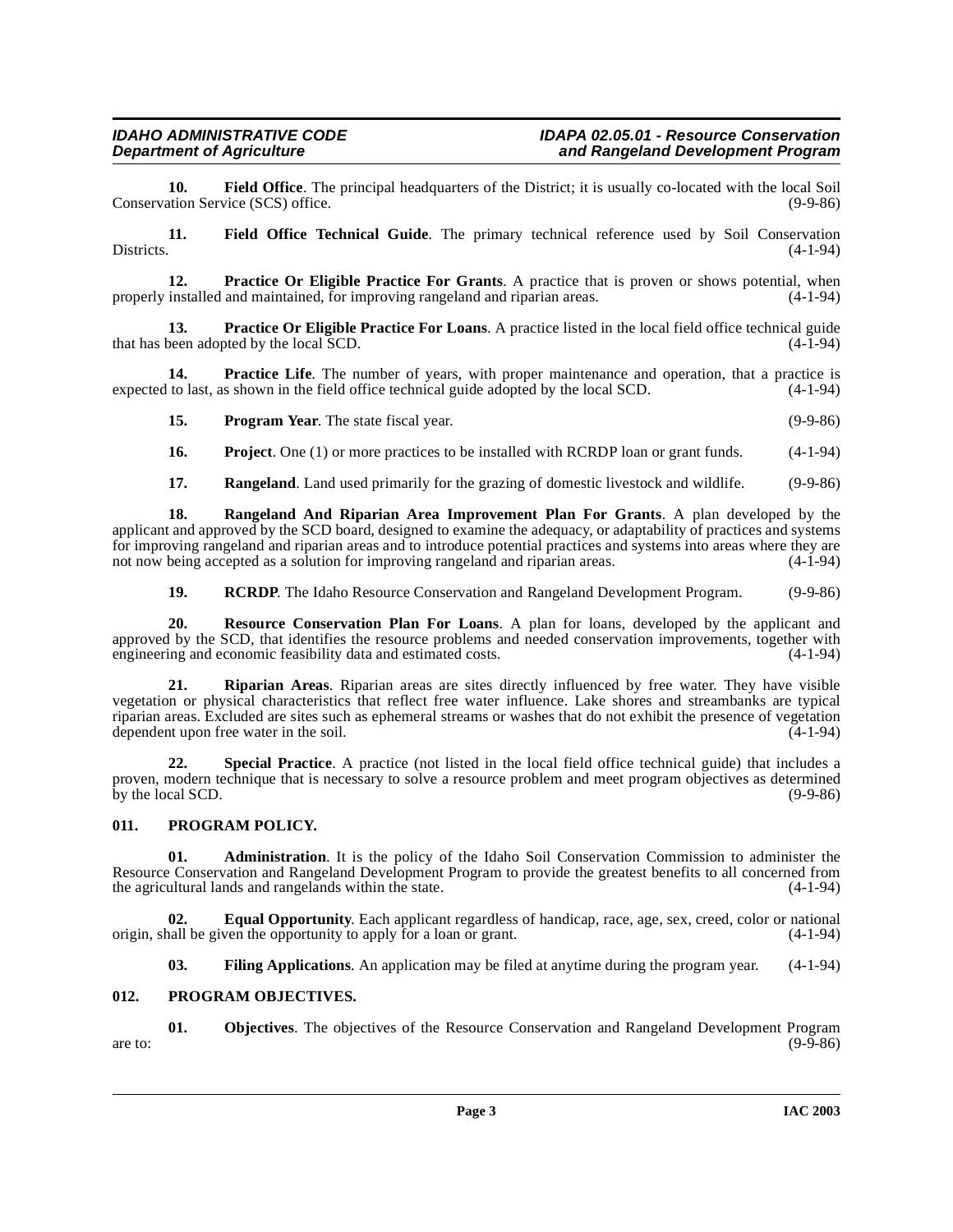| a.   | Conserve soil resources.                                           | $(9-9-86)$ |
|------|--------------------------------------------------------------------|------------|
| b.   | Conserve water resources.                                          | $(9-9-86)$ |
| c.   | Improve riparian areas for multiple use benefits.                  | $(9-9-86)$ |
| d.   | Protect or improve existing beneficial uses of the state's waters. | $(9-9-86)$ |
| e.   | Conserve and improve fish and wildlife habitat.                    | $(9-9-86)$ |
| f.   | Increase agricultural productivity of:                             | $(9-9-86)$ |
| i.   | Cropland.                                                          | $(9-9-86)$ |
| ii.  | Orchards.                                                          | $(9-9-86)$ |
| iii. | Pasture and Hayland.                                               | $(9-9-86)$ |
| iv.  | Rangeland.                                                         | $(9-9-86)$ |
| V.   | Woodland.                                                          | $(9-9-86)$ |

<span id="page-3-2"></span>**02. Achieving Program Objectives**. Decisions concerning the use of program funds shall be based on achievement of program objectives. The administration of the program shall emphasize coordinated resource management planning and decision-making to ensure maximum benefit of funds. Program objectives shall be achieved when the resource conservation plan or rangeland and riparian area improvement plan is implemented.

(4-1-94)

#### <span id="page-3-0"></span>**013. -- 055. (RESERVED).**

### <span id="page-3-5"></span><span id="page-3-1"></span>**056. RESPONSIBILITIES.**

<span id="page-3-4"></span><span id="page-3-3"></span>

| 01.  | <b>District.</b> The Soil Conservation District shall:                                                                                                                                     | $(9-9-86)$ |
|------|--------------------------------------------------------------------------------------------------------------------------------------------------------------------------------------------|------------|
| a.   | Receive applications for program participation.                                                                                                                                            | $(9-9-86)$ |
| b.   | Within sixty (60) days of receipt, review and evaluate the application for loans and grants to<br>determine if the project is consistent with the District's program goals and objectives. | $(4-1-94)$ |
| c.   | Assign a priority of high, medium, or low to the applications.                                                                                                                             | $(4-1-94)$ |
| d.   | Forward applications to the Commission with a recommendation for funding.                                                                                                                  | $(4-1-94)$ |
| е.   | Prepare and forward to the Commission special practice requests.                                                                                                                           | $(9-9-86)$ |
| 02.  | <b>Commission.</b> The Idaho Soil Conservation Commission shall:                                                                                                                           | $(9-9-86)$ |
| a.   | Review and evaluate applications.                                                                                                                                                          | $(4-1-94)$ |
| b.   | Approve loans, if:                                                                                                                                                                         | $(9-9-86)$ |
| i.   | The applicant has adequate assets for security to protect the state from risk and loss.                                                                                                    | $(9-9-86)$ |
| ii.  | There is reasonable assurance that the borrower can repay the loan.                                                                                                                        | $(9-9-86)$ |
| iii. | Money is available in the loan account.                                                                                                                                                    | $(9-9-86)$ |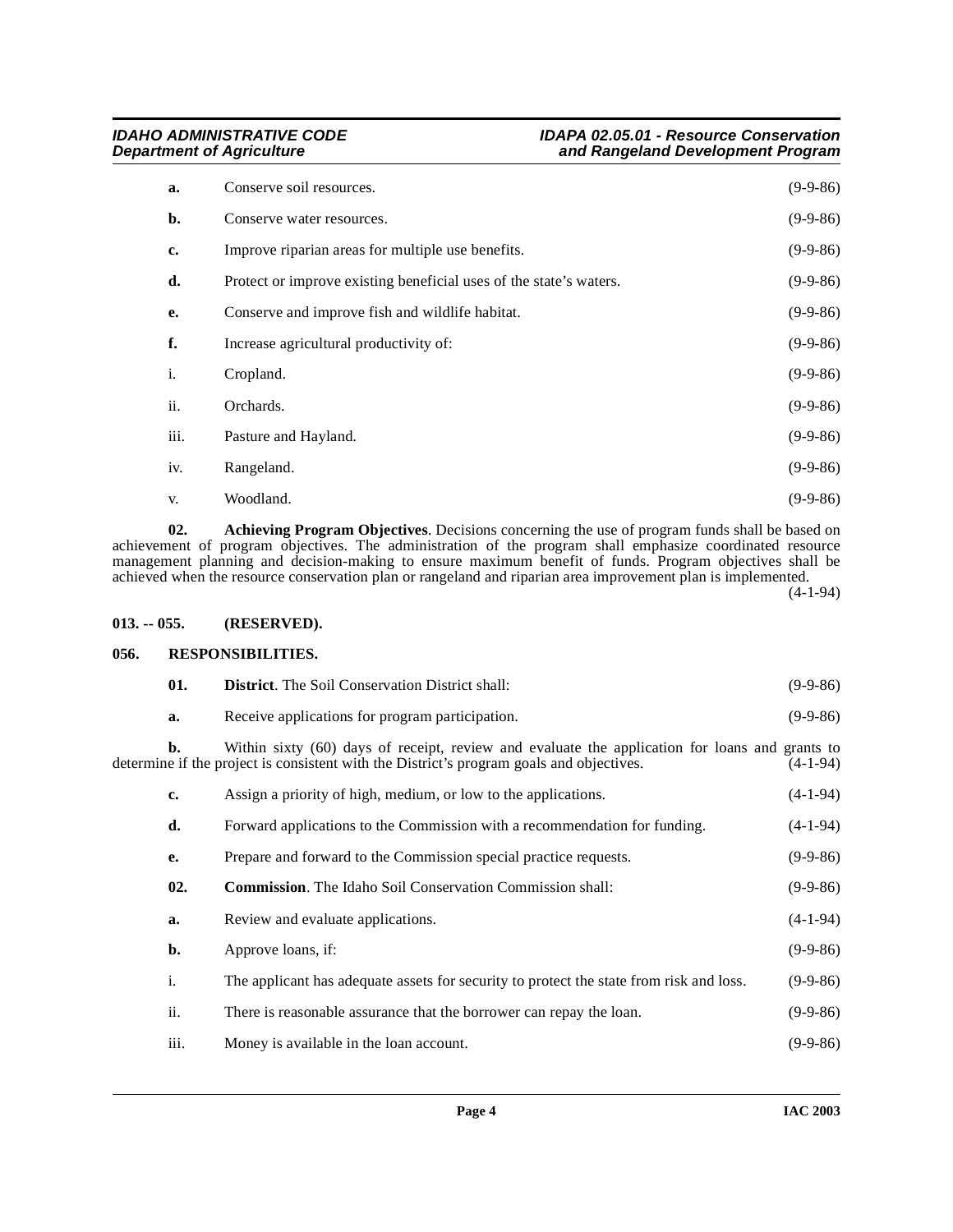#### **IDAHO ADMINISTRATIVE CODE IDAPA 02.05.01 - Resource Conservation** and Rangeland Development Program

iv. The loan shall not result in a condition whereby the applicant has a program loan liability in excess housand dollars (\$50,000). (4-1-94) of fifty thousand dollars  $(\$50,000)$ .

**c.** Disapprove loans for reasons including but not limited to:  $(4-1-94)$ 

i. The purpose of the loan is to pay for resource conservation plan practices that have been applied prior to Commission approval.

ii. If all the requirements in Rule Subsection 056.02.b. are not met. (4-1-94)

**d.** Reconsider loan disapproval if the applicant, within fifteen (15) days after notice of disapproval, requests the Soil Conservation Commission, in writing, to reconsider its determination in any matter affecting the loan or the amount of loan funds. Reconsideration of the determination shall take place within ninety (90) days from the date the written request is received. The time, place, and date shall be determined by the Commission. The applicant shall be notified of the time, place, and date and shall have the right to appear. (4-1-94)

**e.** Upon loan approval, execute a promissory note and other security documents with the applicant for (4-1-94) loan repayment.

**f.** Not less than once per year, determine the loan interest rate not to exceed six percent (6%) annually.  $(9-9-86)$ 

**g.** Prepare an annual report showing RCRDP accomplishments and benefits resulting from use of loan t funds. (4-1-94) and grant funds.

| Administer and monitor loan proceeds to assure that the intent of the law is met. | $(9-9-86)$ |
|-----------------------------------------------------------------------------------|------------|
| Approve or disapprove special practice requests.                                  | $(9-9-86)$ |

- **j.** Approve grants, if: (4-1-94)
- i. The applicant is eligible. (4-1-94)
- ii. The project demonstrates public benefit. (4-1-94)
- iii. Money is available in the account. (4-1-94)
- **k.** Disapprove grants for reasons including but not limited to:  $(4-1-94)$
- i. The purpose of the grant is to pay for practices that have been applied prior to Commission approval. (4-1-94) approval. (4-1-94)
	- ii. If all requirements in Rule Subsection 056.02.j. are not met. (4-1-94) iii. The primary purpose is to finance research. (4-1-94) iv. The purpose is to purchase or aid in the purchase of equipment to apply practices. (4-1-94) **l.** Upon grant approval prepare a grant agreement specifying the conditions of the grant.  $(4-1-94)$

#### <span id="page-4-1"></span><span id="page-4-0"></span>**057. APPLICATION FOR LOAN.**

<span id="page-4-2"></span>**01. How To Apply**. Any applicant desiring a loan from the RCRDP account must apply through the local Soil Conservation District. (4-1-94)

<span id="page-4-3"></span>**02. Two Or More Applicants**. Two (2) or more applicants may install a practice(s) as a group g the loan can be adequately collateralized and all parties agree to joint and several liability. (4-1-94) providing the loan can be adequately collateralized and all parties agree to joint and several liability.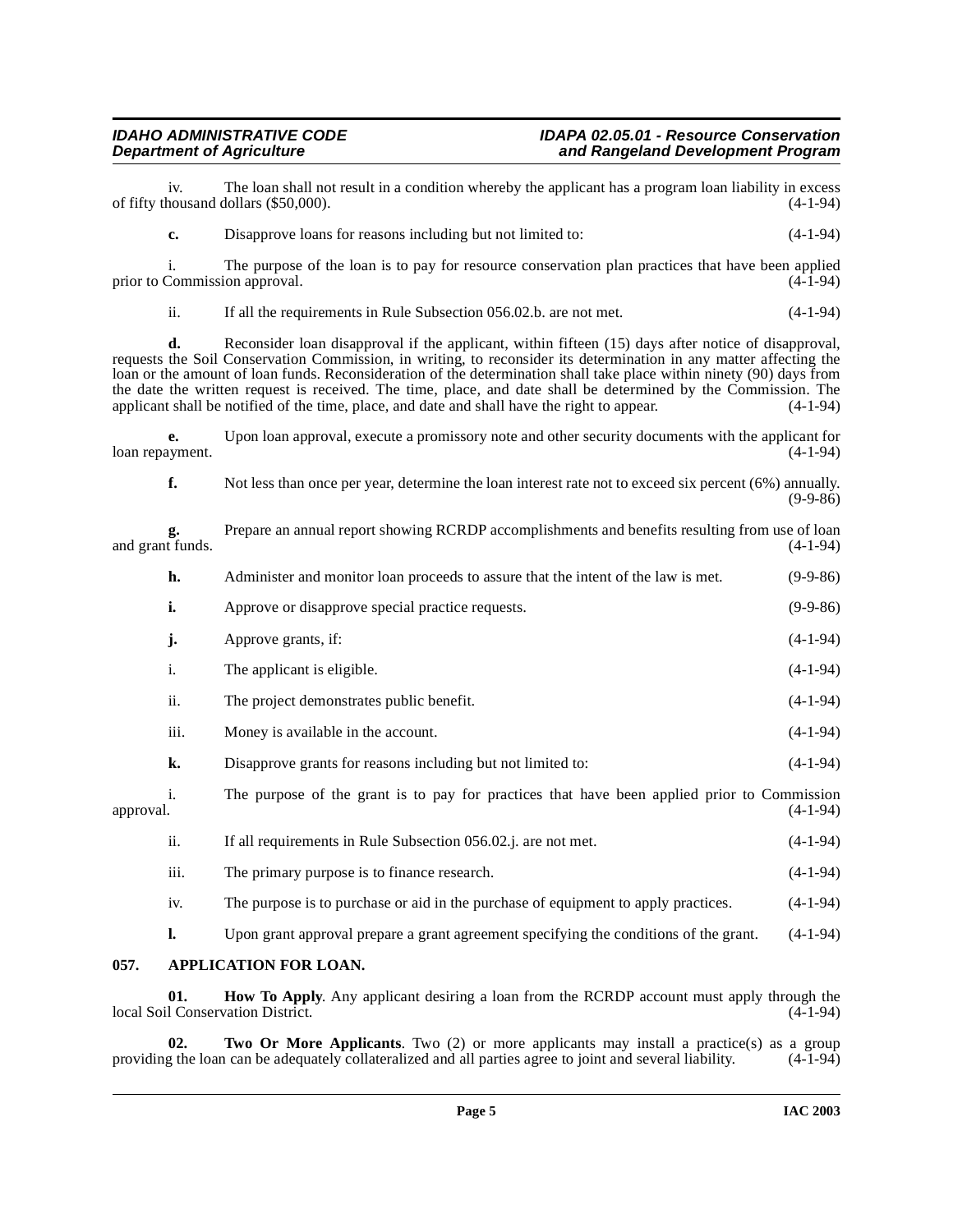<span id="page-5-1"></span>

| include: | 03.  | Application Form. The application shall be on a form prescribed by the Commission and must                                                                             | $(4-1-94)$ |
|----------|------|------------------------------------------------------------------------------------------------------------------------------------------------------------------------|------------|
|          | a.   | Name of applicant, and the location, size, and type of agricultural enterprise.                                                                                        | $(9-9-86)$ |
|          | b.   | Applicant's status (full-time farmer/rancher, part-time farmer/rancher or owner of agricultural lands<br>leased to another operator).                                  | $(9-9-86)$ |
|          | c.   | Identification and extent of the resource problem (erosion, plant community deterioration, water<br>loss, water quality, low production, etc.).                        | $(9-9-86)$ |
|          | d.   | Statement of applicant's objectives and expected benefits.                                                                                                             | $(9-9-86)$ |
|          | e.   | Proposed practices, implementation schedule, and estimated costs.                                                                                                      | $(9-9-86)$ |
|          | f.   | Estimate of total loan funds needed.                                                                                                                                   | $(9-9-86)$ |
|          | g.   | Applicant's statement of security offered.                                                                                                                             | $(4-1-94)$ |
|          | h.   | Applicant's statement of willingness to allow continued monitoring and evaluation of impacts<br>resulting from applied land treatment and management practices.        | $(9-9-86)$ |
|          | i.   | A copy of the applicant's resource conservation plan which becomes a part of the application for<br>assistance. The resource conservation plan shall include:          | $(4-1-94)$ |
|          | i.   | A map showing project location and extent of the resource problem.                                                                                                     | $(4-1-94)$ |
|          | ii.  | The eligible practice $(s)$ to be installed.                                                                                                                           | $(4-1-94)$ |
|          | iii. | Estimated costs of applying the practice(s).                                                                                                                           | $(4-1-94)$ |
|          | iv.  | An implementation schedule.                                                                                                                                            | $(4-1-94)$ |
|          | V.   | A statement whereby the applicant agrees to properly maintain and operate installed practices.                                                                         | $(4-1-94)$ |
|          | vi.  | Needed clearances, easements and rights of way.                                                                                                                        | $(4-1-94)$ |
|          | vii. | Any other appropriate documentation needed to complete the implementation of the resource<br>conservation plan as requested by the SCD or Commission.                  | $(4-1-94)$ |
|          | 04.  | <b>Presenting The Application</b> . The completed application must be presented by the applicant (or<br>representative) to the local SCD Board at a scheduled meeting. | $(9-9-86)$ |
| 058.     |      | SPECIAL PRACTICE(S) APPROVAL FOR LOANS.                                                                                                                                |            |
|          | 01.  | Special Practice Approval. A special practice must be approved by the Commission before it<br>becomes an eligible practice.                                            | $(9-9-86)$ |
|          | 02.  | Special Practice Requests. Special practice requests shall be prepared by the local SCD for the<br>Commission and shall include:                                       | $(4-1-94)$ |
|          | a.   | A description of the proposed practice.                                                                                                                                | $(9-9-86)$ |

<span id="page-5-3"></span><span id="page-5-2"></span><span id="page-5-0"></span>**b.** A justification of need for the special practice. (9-9-86)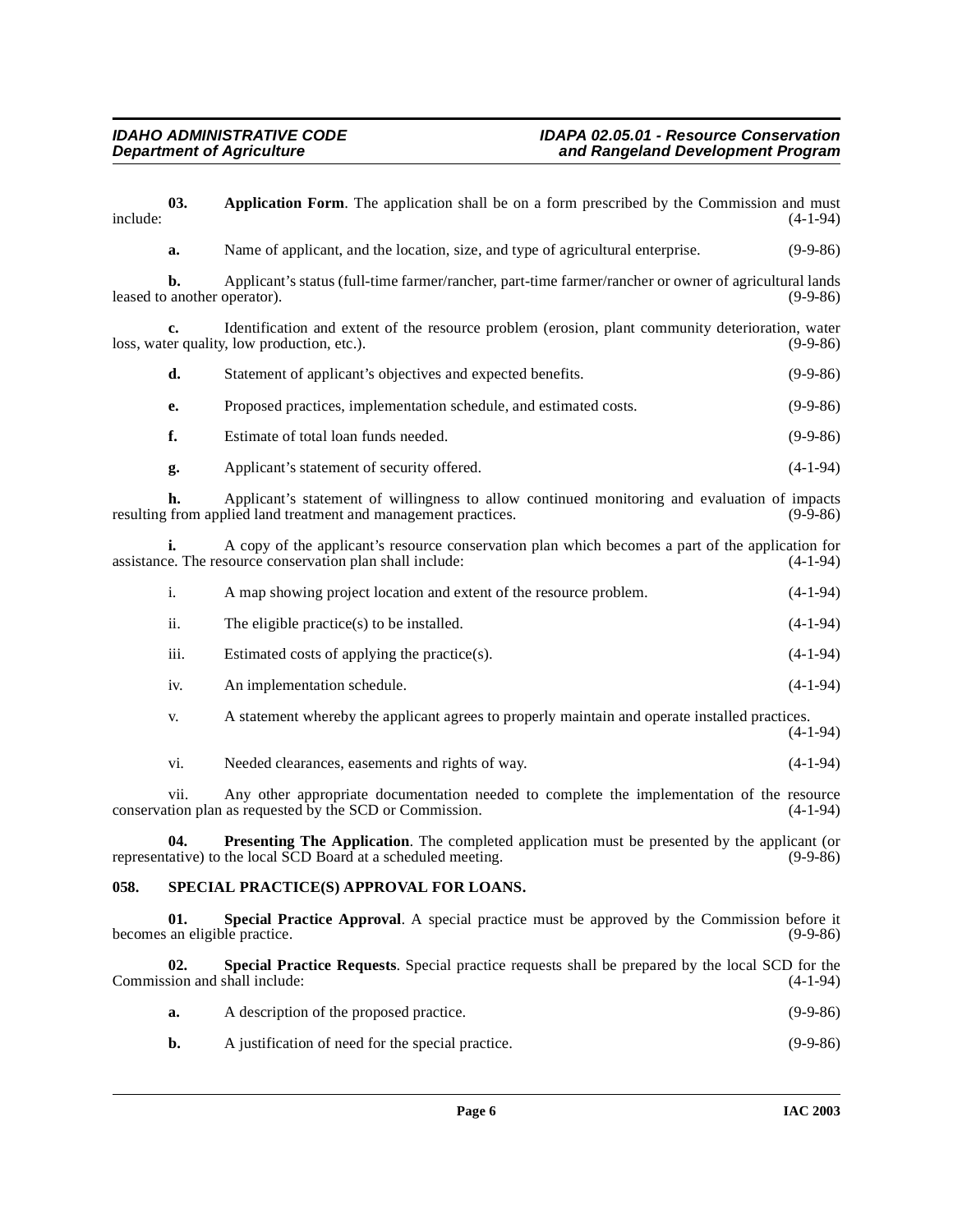#### **IDAHO ADMINISTRATIVE CODE IDAPA 02.05.01 - Resource Conservation** and Rangeland Development Program

**c.** Standards and specifications for the proposed practice. (9-9-86)

**d.** A statement from the appropriate agency as to the technical adequacy of the special practice in solving the resource problem. (9-9-86)

#### <span id="page-6-0"></span>**059. -- 080. (RESERVED).**

#### <span id="page-6-7"></span><span id="page-6-1"></span>**081. ENCOURAGING PUBLIC BENEFITS WHEN INSTALLING PRACTICES.**

District Boards shall encourage persons responsible for any aspect of performing practices to promote public benefit by improving or preserving environmental quality and ecological balance when the practices are being installed. Multiple objective achievement and total resource evaluation and treatment shall receive high priority consideration for loan funds. When reviewing loan requests the following considerations shall be made:  $(4-1-94)$ for loan funds. When reviewing loan requests the following considerations shall be made:

<span id="page-6-9"></span><span id="page-6-5"></span>**01.** Preventing Degradation. Preventing or abating pollution and other environmental degradation.  $(9-9-86)$ 

**02. Benefiting The Community**. Benefiting the community by means such as outdoor recreational ities or enhancing the appearance of the area. (9-9-86) opportunities or enhancing the appearance of the area.

<span id="page-6-6"></span><span id="page-6-4"></span>**03. Benefiting Habitat**. Benefiting fish and wildlife habitat. (9-9-86)

#### <span id="page-6-2"></span>**082. -- 100. (RESERVED).**

#### <span id="page-6-3"></span>**101. CREDIT GUIDELINES FOR LOANS.**

These credit guidelines are established to reduce the risk of the state. Even though these loans are made at a low interest rate for the purpose of encouraging conservation and resource development, they must be repaid. This rule sets forth the requirements for determining the eligibility of an operator for a loan. (4-1-94) sets forth the requirements for determining the eligibility of an operator for a loan.

<span id="page-6-10"></span>**01. Standards For Acceptable Loans**. There shall be adequate assets and collateral for security to protect the state from risk and loss. (9-9-86)

**02. Credit Information**. Documentation shall be sufficient and verified to support the loan offered. It must include financial and operating statements and other supporting documents as deemed necessary relative to the size, complexity, and financial responsibility of the individual or entity being financed. (9-9-86)

<span id="page-6-8"></span>**03. Information Needed Prior To Loan Commitment**. Documents and forms required for all loans: (9-9-86)

| a.                           | Loan application.                                                                                                                                               | $(9-9-86)$ |
|------------------------------|-----------------------------------------------------------------------------------------------------------------------------------------------------------------|------------|
| b.                           | Financial statements.                                                                                                                                           | $(9-9-86)$ |
|                              | A current balance sheet will be required from all parties who will be responsible for repayment of<br>the loan and may be required from other relevant parties. | $(4-1-94)$ |
| 11.<br>statements submitted. | Applicant may be questioned about any major changes that may have occurred on the financial                                                                     | $(9-9-86)$ |
| 111.                         | Income and expense statements. The most recent three (3) year series of accountant prepared<br>statements, if available, or tax returns are desired.            | $(9-9-86)$ |
| 04.                          | <b>Field Inspections.</b> Field inspections may be used to:                                                                                                     | $(4-1-94)$ |
| a.                           | Determine loan and security positions, provide repayment estimates and verify agricultural assets.                                                              | $(4-1-94)$ |

**b.** Indicate the applicant's management ability. (4-1-94)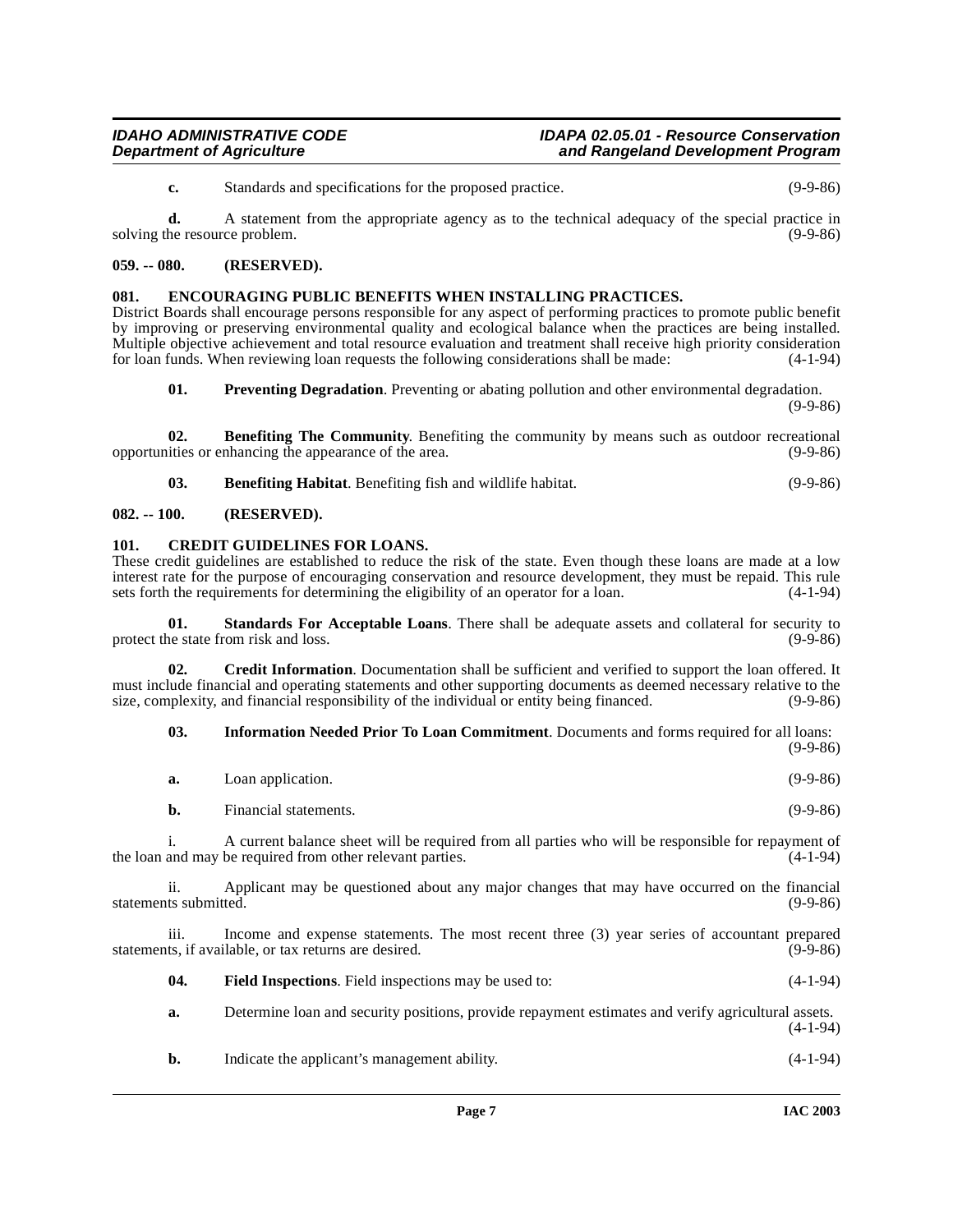|  |  |  |  | Secure a complete and accurate description of collateral for the security agreement. | $(4-1-94)$ |
|--|--|--|--|--------------------------------------------------------------------------------------|------------|
|--|--|--|--|--------------------------------------------------------------------------------------|------------|

<span id="page-7-6"></span>

| 05. | <b>Other Information Needed Prior To Loan Commitment. Real estate secured loans.</b> | $(9-9-86)$ |
|-----|--------------------------------------------------------------------------------------|------------|
|-----|--------------------------------------------------------------------------------------|------------|

- **a.** A legal description of the offered collateral. (4-1-94)
- **b.** Real estate appraisal, if necessary, should consist of one (1) of the following: (9-9-86)

i. Copy of appraisal made by a professional appraiser deemed acceptable to the state. (9-9-86)

ii. Evaluation made by Commission or the local SCD Board according to their knowledge of the estimated average value of the property in the area in which the project is to be implemented.

**c.** Other Collateral. Any item having tangible value may be accepted as security for these loans. Condition of the collateral shall be updated periodically and additions to the security agreement may be required over time. time.  $(4-1-94)$ 

**d.** If the state is not a primary lien holder, a request for notice of default shall be recorded and a letter written to primary lienholders notifying them of the security interests of the state. (9-9-86)

<span id="page-7-3"></span>**e.** Must include a map designating location of subject property. (9-9-86)

#### <span id="page-7-0"></span>**102. LOAN CLOSURE AND ADMINISTRATION.**

**01. Servicing And Documentation**. All loans shall be assigned to a loan officer (Commission e) who shall be responsible for servicing the loan. (4-1-94) employee) who shall be responsible for servicing the loan.

<span id="page-7-5"></span>**02. Loan Securing Documents**. Following approval of the application, the Commission, shall prepare all necessary loan securing documents. (4-1-94)

<span id="page-7-4"></span>**03. Loan Note And Security Agreement**. The loan shall be secured by utilizing a loan note and security document listing the parties and the collateral, as well as terms and conditions of the loan. A mortgage or deed of trust shall be executed and recorded with the county recorder where the collateral is located if the collateral is real property. A security agreement shall be executed if the collateral is not real property. Appropriate financing statements shall be executed and filed with the Secretary of State on all collateral consisting of personal property.

 $(4-1-94)$ 

**04. Fund Obligation**. Funds shall be obligated when all loan conditions established by the Commission have been met and when all necessary loan securing documents are in order and appropriately signed by the applicant. Funds will then be obligated. Upon notification of fund obligation, the applicant who is now the contractee, may proceed with the implementation of the resource conservation plan. (4-1-94)

**05.** Cost Incurred. The applicant is required to cover all costs incurred for loan closure, title insurance, and recording fees. The contract of the contract of the contract of the contract of the contract of the contract of the contract of the contract of the contract of the contract of the contract of the contract of the contra

#### <span id="page-7-2"></span><span id="page-7-1"></span>**103. IMPLEMENTATION OF AGREED TO PRACTICES.**

Once the loan has been approved and the conditions of approval have been met, the contractee may install practices as identified and scheduled in the resource conservation plan. The contractee has the responsibility to obtain the appropriate technical assistance. Technical personnel shall assist the contractee in implementation activities to ensure that practices are properly designed, constructed, and managed. The contractee may install practices or subcontract work out to a subcontractor. Whatever method is used, the contractee shall be responsible to ensure that the quality of materials and workmanship in the installation of practices meets the approved standards and specifications for each  $practive.$  (4-1-94)

<span id="page-7-7"></span>**01. Practice Completion**. Upon completion of the scheduled practice the contractee shall notify the SCD and the provider of technical assistance. And the provider of technical assistance shall inspect and document the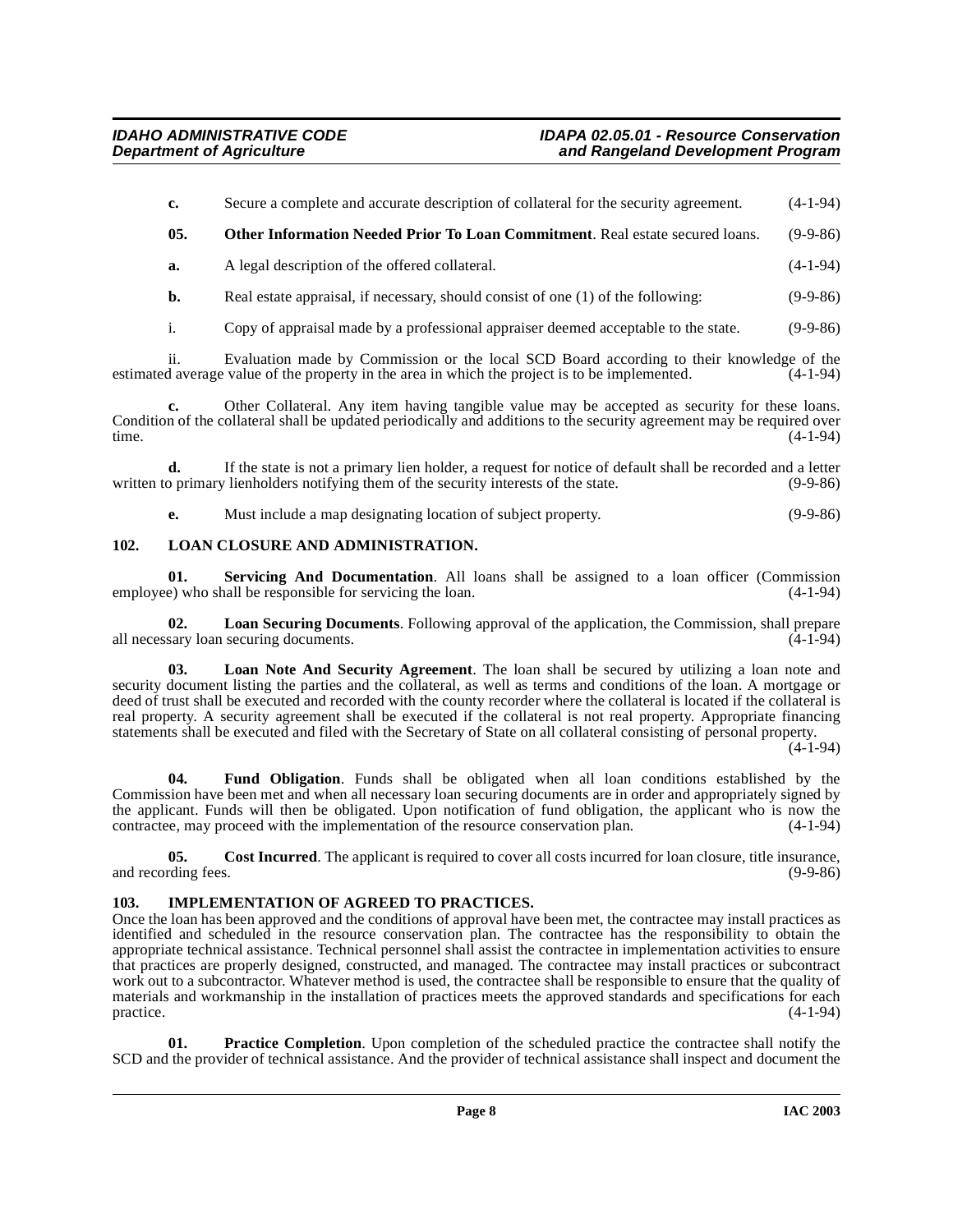#### **IDAHO ADMINISTRATIVE CODE IDAPA 02.05.01 - Resource Conservation** and Rangeland Development Program

amount and extent of the installed practice and certify its completion if it meets the quality standards and construction specifications of the practice and notify the SCD and contractee. If the practice does not meet practice standards and specifications the contractee and the SCD shall be notified by the provider of technical assistance, in writing, of the deficiencies and what needs to be done so the practice shall meet standards and specifications. (4-1-94)

**02. Submitting Vouchers And Bills**. When practices are certified complete by the provider of technical assistance, the contractee must submit to the Commission signed vouchers and bills along with the certification of completion report. (9-9-86) certification of completion report.

**03. Warrant Requests**. The Commission staff shall prepare warrant request(s) made out to the contractee(s) and the vendor and mail it to the contractee. (4-1-94)

**04. Drawing Loan Funds**. The contractee shall implement the practices as scheduled and upon certification may draw on the loan funds throughout the life of the loan contract. (9-9-86)

#### <span id="page-8-0"></span>**104. -- 125. (RESERVED).**

#### <span id="page-8-8"></span><span id="page-8-1"></span>**126. REPAYMENT OF LOAN.**

**01. Repayment Of The Loan**. Repayment of the loan, together with interest, shall commence no later (2) full vears from the date the note is signed. (4-1-94) than two  $(2)$  full years from the date the note is signed.

**02. Repayment Schedule**. The repayment schedule shall be identified in the loan documents with a fifteen (15) year maximum loan period. One  $(1)$  month before payment is due, the commission will mail the contractee a notice of payment due. (4-1-94)

#### <span id="page-8-2"></span>**127. -- 150. (RESERVED).**

#### <span id="page-8-7"></span><span id="page-8-3"></span>**151. LOAN POLICIES.**

<span id="page-8-9"></span>**The Maximum Amount Of Any One Loan**. The maximum amount of any one loan shall be fifty thousand dollars (\$50,000) or an amount whereby the applicant does not have a program loan liability in excess of fifty thousand dollars (\$50,000). (4-1-94) fifty thousand dollars  $(\$50,000)$ .

<span id="page-8-10"></span>**02. Use Of Loan Money In Conjunction With State Or Federal Programs**. Requests for state or federal cost-share assistance and for loan approval are handled by different governmental agencies and approval for one does not guarantee approval for the other. (4-1-94)

#### <span id="page-8-5"></span><span id="page-8-4"></span>**152. APPLICATION FOR GRANT.**

**01. How To Apply**. Any applicant desiring a grant from the account for the purpose of financing project costs for improving rangeland and riparian areas must apply through the local Soil Conservation District. (4-1-94)

<span id="page-8-6"></span>

| include: | 02. | <b>Application Form.</b> The application shall be on a form prescribed by the Commission and must | $(4-1-94)$ |
|----------|-----|---------------------------------------------------------------------------------------------------|------------|
|          | a.  | Name and address of the applicant.                                                                | $(4-1-94)$ |
|          | b.  | A description of the rangeland and riparian area problem that the project shall address.          | $(4-1-94)$ |
|          | c.  | The practices to be installed.                                                                    | $(4-1-94)$ |
|          | d.  | Statement of the applicants objectives and expected benefits.                                     | $(4-1-94)$ |
|          | е.  | Statement on the kind and amount of match that will be provided.                                  | $(4-1-94)$ |
|          |     |                                                                                                   |            |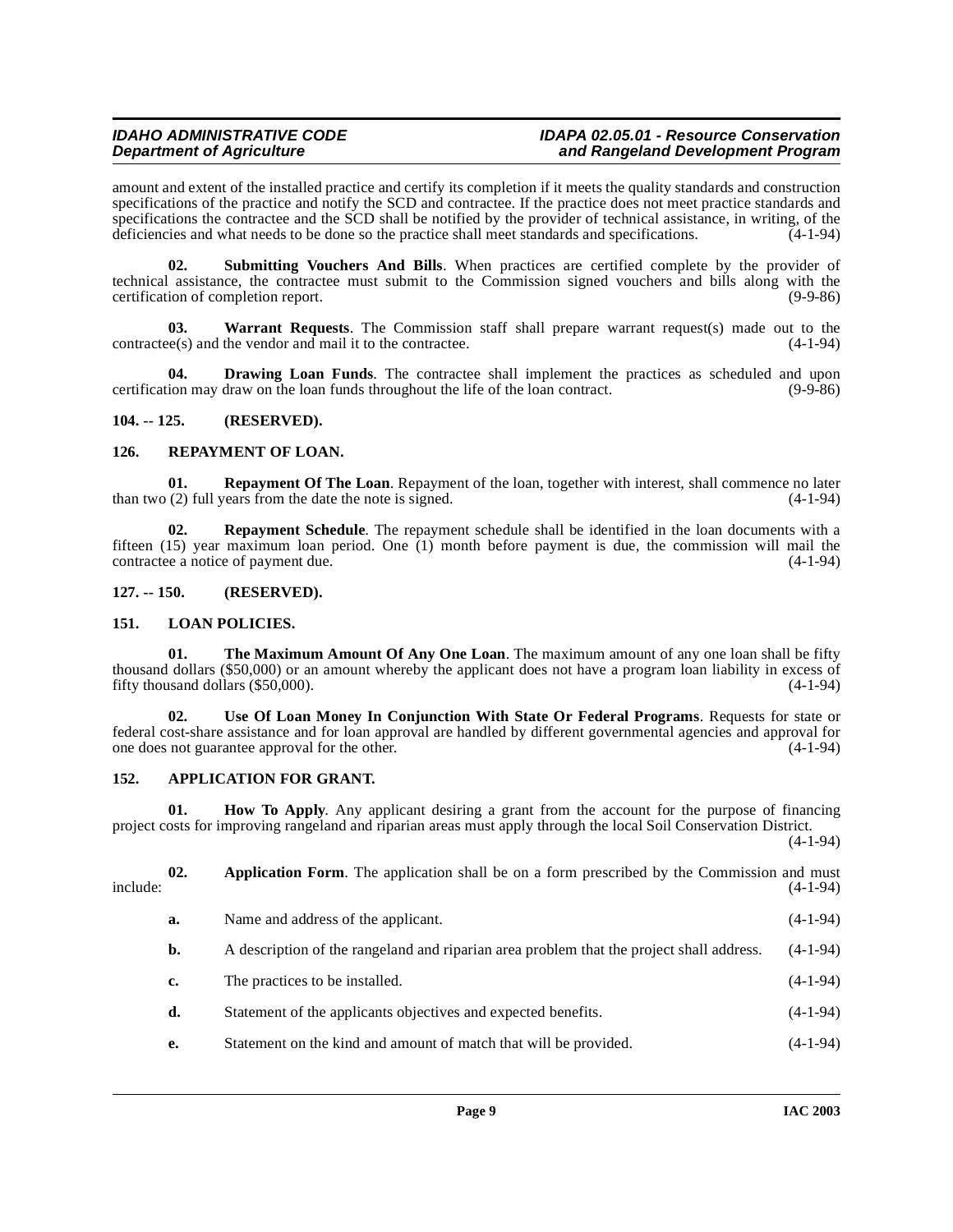f. A statement whereby the applicant agrees to properly maintain the installed practice(s). (4-1-94)

**g.** Applicant's statement of willingness to allow continued monitoring and evaluation of the impacts resulting from applied practice(s). The contraction of the contraction of the contraction of the contraction of the contraction of the contraction of the contraction of the contraction of the contraction of the contraction

| <b>h.</b> | A copy of the rangeland and riparian area improvement plan which shall include: | $(4-1-94)$ |
|-----------|---------------------------------------------------------------------------------|------------|
| i.        | A map showing the project location.                                             | $(4-1-94)$ |
| ii.       | The practice(s) to be installed.                                                | $(4-1-94)$ |

iii. Estimated costs for installing the practice(s). (4-1-94)

<span id="page-9-7"></span>iv. An implementation schedule. (4-1-94)

**03. Presenting The Application**. The completed application must be presented by the applicant (or tative) to the local SCD Board at a scheduled meeting. (4-1-94) representative) to the local SCD Board at a scheduled meeting.

#### <span id="page-9-3"></span><span id="page-9-0"></span>**153. GRANT AGREEMENT.**

**01.** Grant Conditions. If the grant is approved a grant agreement shall be prepared specifying is of the grant. (4-1-94) conditions of the grant.

**02. Fund Obligation**. Funds shall be obligated when the grant agreement is signed by the applicant. The applicant now becomes the grantee and may proceed with implementation of the rangeland and riparian area improvement plan. (4-1-94)

#### <span id="page-9-6"></span><span id="page-9-1"></span>**154. IMPLEMENTATION OF THE RANGELAND AND RIPARIAN AREA IMPROVEMENT PLAN WITH GRANT FUNDS.**

<span id="page-9-5"></span>**01. Grantee Responsibility**. The grantee has the responsibility to obtain the appropriate technical assistance to ensure that the practice(s) are properly designed, installed and managed. The grantee may install practice(s) or obtain the services of a contractor. Whatever method is used, the grantee shall be responsible to ensure that the quality of materials and workmanship in the installation of practice(s) meets approved standards and specifications for each practice.

**02. Practice Completion**. After the installed practice(s) are certified complete by the provider of technical assistance, the grantee must submit a billing to the commission with the completion certification and signed vouchers and bills.

**a.** The billing shall identify the matching share and the grant share of the cost of installing the practice(s). The commission shall then prepare warrant request(s) made out to the grantee and the vendor and mail it to the grantees.  $(4-1-94)$ 

**b.** The warrant request(s) will be only for the grant share of installing the practice(s). (4-1-94)

**03. Drawing Grant Funds**. The grantee shall implement the practice(s) as scheduled and upon certification of completion may draw on the grant funds as specified in the grant agreement. (4-1-94)

### <span id="page-9-4"></span><span id="page-9-2"></span>**155. GRANT POLICIES.**

**01. Maximum Amount Per Grant**. The maximum amount of any one grant shall be established by the Commission. (4-1-94)

**02. Geographic Location**. The Commission shall consider project geographic location when ing grant applications in order to distribute grants throughout the State. (4-1-94) considering grant applications in order to distribute grants throughout the State.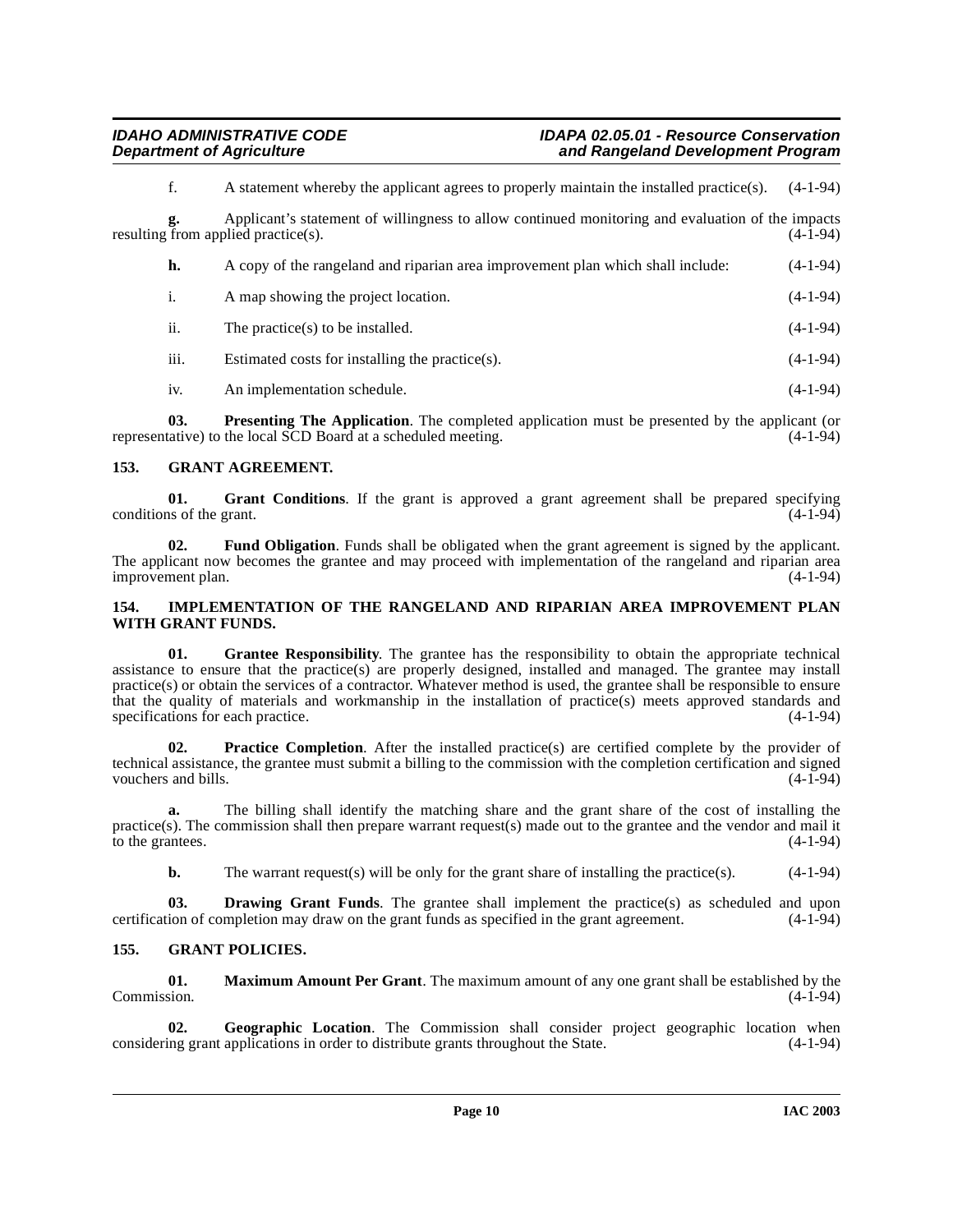**03. Public Benefit**. The Commission shall select the project(s) that, in their best judgment, have the public benefit and impact for improving rangeland and riparian areas. (4-1-94) greatest public benefit and impact for improving rangeland and riparian areas.

**04. Match Requirements**. Match equal to or in excess of the grant amount is required. The match may ded by sources other than the applicant and may include: (4-1-94) be provided by sources other than the applicant and may include:

| а. | Dollars.                                      | $(4-1-94)$ |
|----|-----------------------------------------------|------------|
| b. | Cost of materials.                            | $(4-1-94)$ |
| c. | Cost of labor for installing the practice(s). | $(4-1-94)$ |

**d.** Cost of equipment and machinery used for installing the practice(s).  $(4-1-94)$ 

**05. Match Supporting Documentation**. Match for dollars and materials must be supported by signed vouchers, bills, and receipts. Match for the cost of labor and equipment and machinery must show hours and hourly rate. Hourly rates must be reasonable and consistent with local wage and custom rental rates. (4-1-94) rate. Hourly rates must be reasonable and consistent with local wage and custom rental rates.

**06. Match Not Approved**. Match shall not be approved for the cost of practice(s) operation and (4-1-94) maintenance. (4-1-94)

**07.** Maximum Amount Per Fiscal Year. The maximum amount of funds the Commission can approve s per fiscal year shall be established by the Commission. (4-1-94) for grants per fiscal year shall be established by the Commission.

#### <span id="page-10-0"></span>**156. -- 999. (RESERVED).**